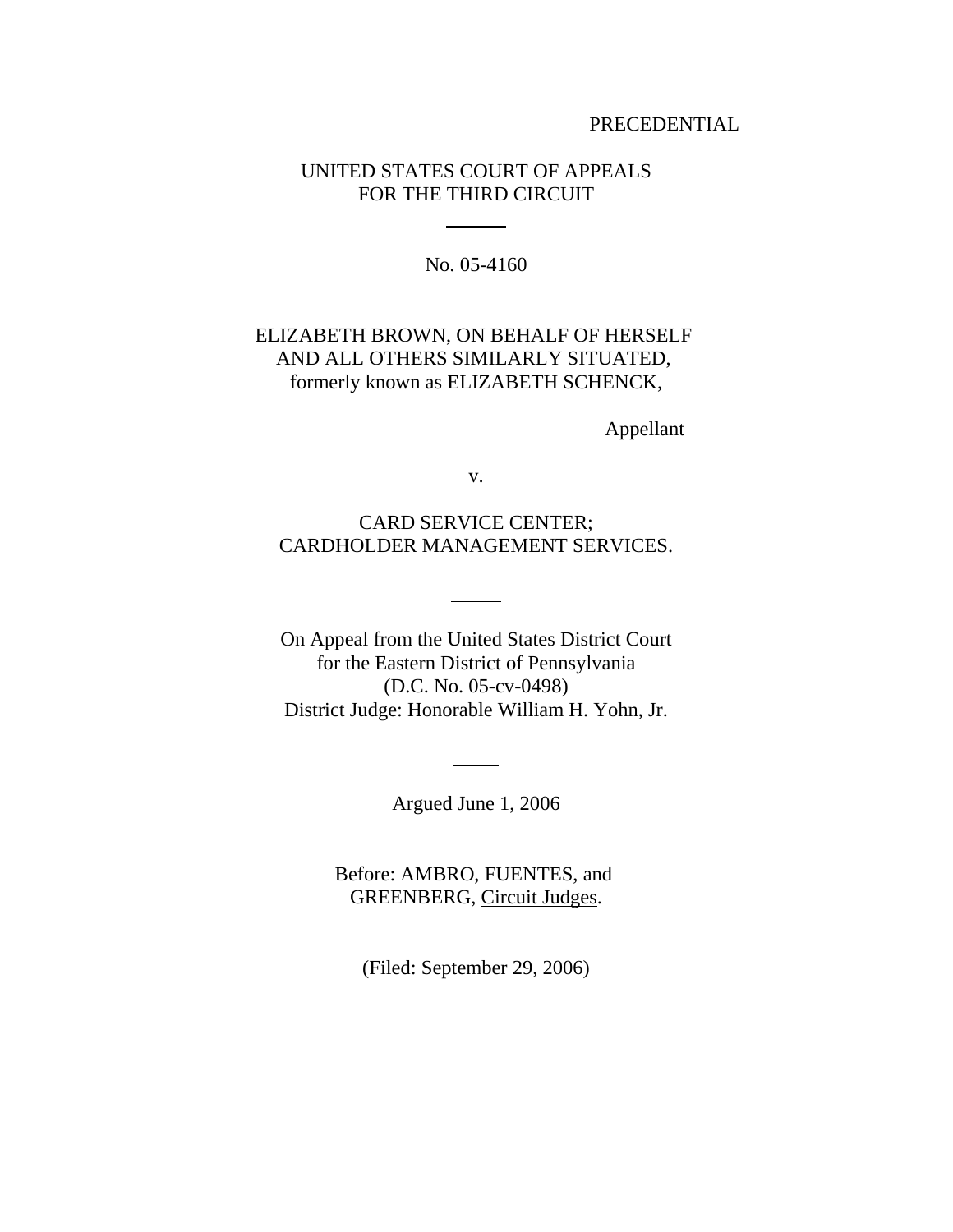Cary L. Flitter (Argued) Lundy, Flitter, Beldecos & Berger, P.C. 450 N. Narberth Avenue Narberth, PA 19072

David A. Searles Donovan Searles, LLC 1845 Walnut Street Suite 1100 Philadelphia, PA 19103

Attorneys for Appellant

Thomas W. Dymek Stradley, Ronon, Stevens & Young, LLP 2600 One Commerce Square Philadelphia, PA 19103

Thomas J. Cahill Joshua M. Rubins (Argued) Daniel G. Gurfein Satterlee Stephens Burke & Burke LLP 230 Park Avenue New York, NY 10169

Attorneys for Appellees

### OPINION OF THE COURT

 $\overline{a}$ 

l

FUENTES, Circuit Judge.

Seeking to recover what it considered a bad debt, Card Service Center sent Elizabeth Brown a collection letter telling her that unless she made arrangements to pay within five days, the matter "could" result in referral of the account to an attorney and "could" result in "a legal suit being filed." Brown sued, claiming that because Card Service Center had no intention of referring her account to an attorney and no intention of filing a law suit, the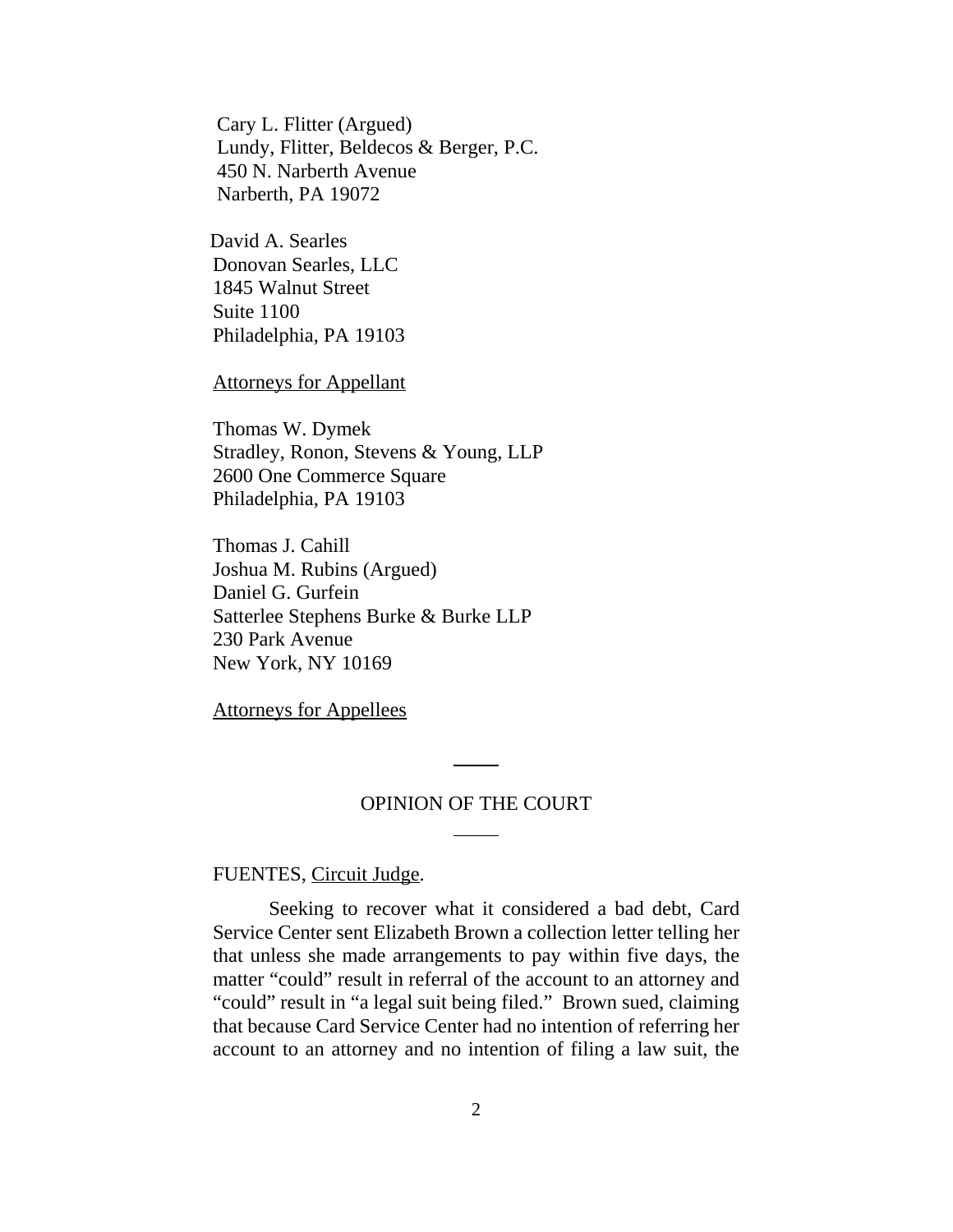letter violates the Fair Debt Collection Practices Act's ban on false, misleading or deceptive communications. The District Court dismissed Brown's suit, concluding that because "[t]he letter neither states nor implies that legal action is imminent, only that it is possible," Brown had failed to state a claim upon which relief could be granted. We disagree, and for the reasons that follow we vacate the District Court's judgment and remand for further proceedings.

#### **I. Background**

Card Service Center and Cardholder Management Services (collectively, "CSC") are debt-collection firms. In February of 2004, CSC sent Brown a collection letter (the "CSC Letter") demanding payment of a delinquent credit card balance of \$1,874, which it stated was due. The letter threatened referral of Brown's account to CSC's attorney if payment was not made within five days. In relevant part, the letter reads:

You are requested to contact the Recovery Unit of the Card Service Center . . . to discuss your account.

Refusal to cooperate could result in a legal suit being filed for collection of the account.

You now have five (5) days to make arrangements for payment of this account. Failure on your part to cooperate could result in our forwarding this account to our attorney with directions to continue collection efforts.

(JA 1.) Though Brown did not make arrangements for payment on her delinquent account within five days, CSC did not institute a suit or otherwise enlist an attorney to assist with its collection efforts. Rather, Brown's decision not to comply with CSC's request resulted only in her receiving additional debt-collection letters from CSC.

In February of 2005, Brown filed suit against CSC in the United States District Court for the Eastern District of Pennsylvania on behalf of herself and all other similarly situated Pennsylvania consumers. In her complaint Brown alleged that the CSC Letter contained "false and misleading" statements "designed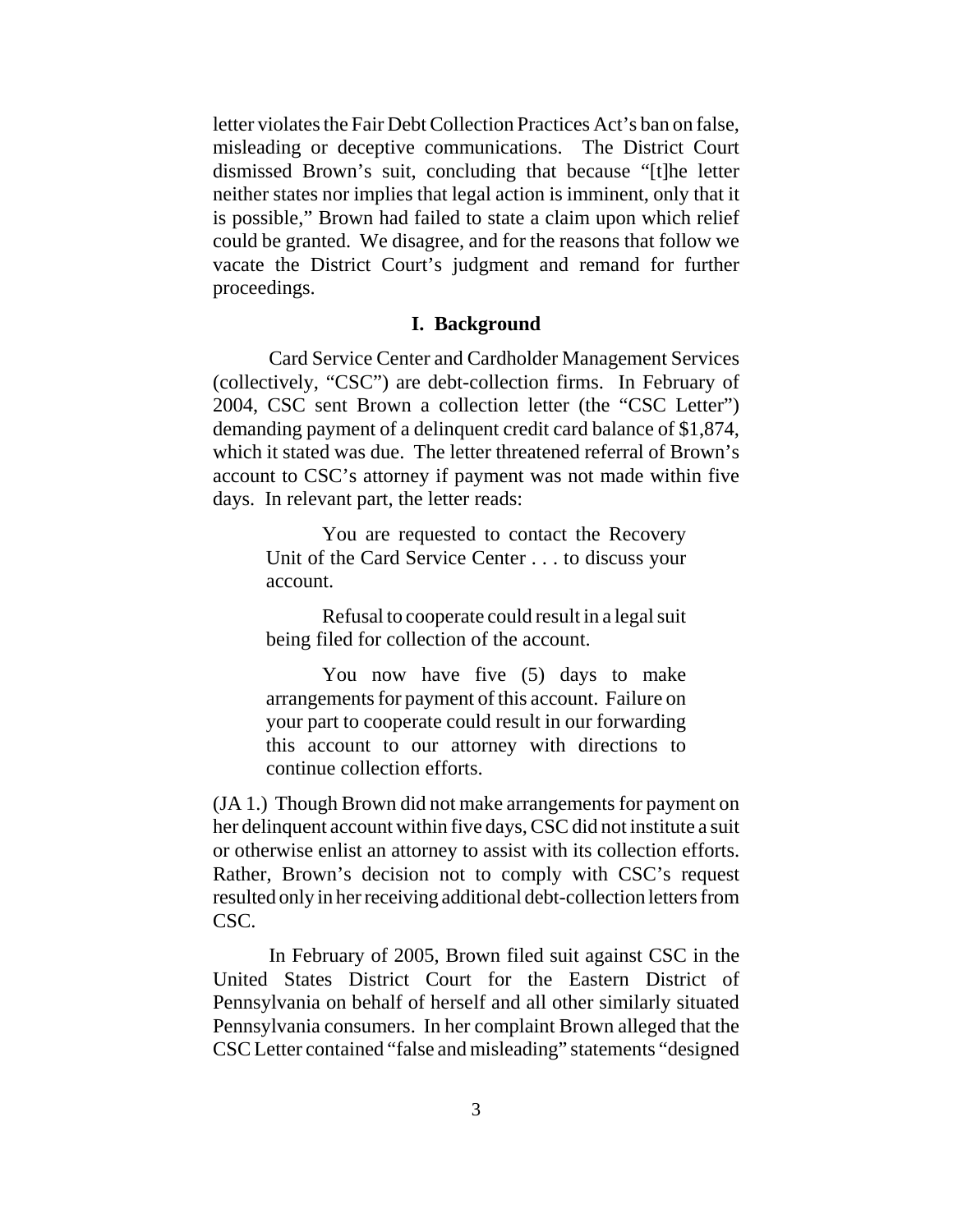to coerce and intimidate the consumer . . . by false threat" and that the complaint suggested a deadline for debtor action that was "false and overstated." (Amend Compl. ¶¶ 11, 13, 15.) In support of this claim, Brown alleged that the 5-day deadline was illusory because CSC never intended to bring suit against her or to refer her debt–or that of the members of her putative class–to an attorney.

In response to the complaint, CSC filed a motion under Rule 12(b)(6) of the Federal Rules of Civil Procedure to dismiss the complaint for failure to state a claim under the Fair Debt Collection Practices Act (the "FDCPA" or the "Act"), 15 U.S.C. § 1692 et seq. The District Court granted the motion without prejudice in June of 2005. The District Court's order dismissing the complaint, which was amended by a second order in August of 2005, granted Brown through the end of September to conduct further investigation so that she might amend her complaint, with the caveat that if she failed to do so, the June dismissal would automatically become a dismissal with prejudice. Brown opted not to amend her complaint, and the dismissal became final. This appeal followed.

### **II. Jurisdiction and Standard of Review**

The District Court had jurisdiction over this matter pursuant to 28 U.S.C. § 1331 and 15 U.S.C. § 1692k(d). We have jurisdiction pursuant to 28 U.S.C. § 1291. We exercise plenary review over the grant of a motion to dismiss. Delaware Nation v. Pennsylvania, 446 F.3d 410, 415 (3d Cir. 2006). When considering an appeal from a Rule 12(b)(6) dismissal, we must accept all well-pled allegations in the complaint as true and draw all reasonable inferences in favor of the non-moving party. In re Rockefeller Ctr. Props. Sec. Litig., 311 F.3d 198, 215 (3d Cir. 2002). In doing so, we must determine whether the plaintiff may be entitled to relief under any reasonable reading of the complaint. Pinker v. Roche Holdings, Ltd., 292 F.3d 361, 374 n.7 (3d Cir. 2002).

#### **III. Analysis**

Brown maintains that the CSC Letter ran afoul of § 1692e of the FDCPA, which reads in relevant part:

## **§ 1692e. False or misleading representations**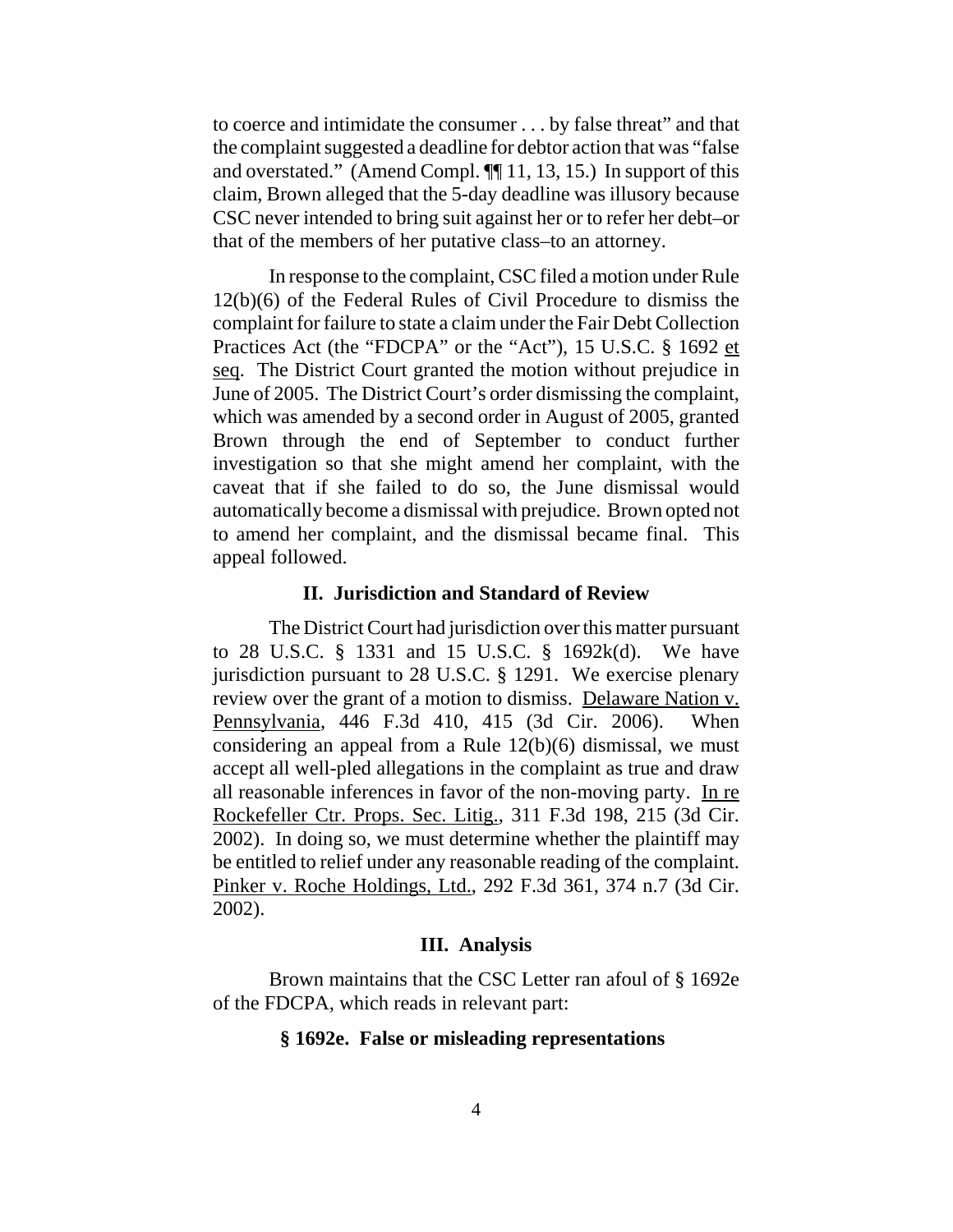A debt collector may not use any false, deceptive, or misleading representation or means in connection with the collection of any debt. Without limiting the general application of the foregoing, the following conduct is a violation of this section:

. . .

**(5)** The threat to take any action that cannot legally be taken or that is not intended to be taken.

Because CSC qualifies as a "debt collector" under the Act, see 15 U.S.C. § 1692a(6), to the extent the CSC Letter is "false, deceptive, or misleading" or constitutes a "threat to take any action . . . not intended to be taken," it violates § 1692e.

## A. FDCPA Background

Congress enacted the FDCPA in 1977 after noting the "abundant evidence of the use of abusive, deceptive, and unfair debt collection practices by many debt collectors." 15 U.S.C. § 1692(a). At the time the Act was being considered, Congress was concerned that "[a]busive debt collection practices contribute to the number of personal bankruptcies, to marital instability, to the loss of jobs, and to invasions of individual privacy." Id. A significant purpose of the Act is not only to eliminate abusive practices by debt collectors, but "to insure that those debt collectors who refrain from using abusive debt collection practices are not competitively disadvantaged." 15 U.S.C. § 1692(e).

In its findings Congress observed that "[e]xisting laws and procedures" enacted to remedy the injuries occasioned by abusive debt collectors "are inadequate to protect consumers." 15 U.S.C. § 1692(b). Accordingly, the Act provides consumers with a private cause of action against debt collectors who fail to comply with the Act. 15 U.S.C. § 1692k. A prevailing plaintiff under the Act is entitled to an award of damages, costs of suit and reasonable attorneys' fees. Id.

Because the FDCPA is a remedial statute, Hamilton v. United Healthcare of La., 310 F.3d 385, 392 (5th Cir. 2002), we construe its language broadly, so as to effect its purpose, See Stroh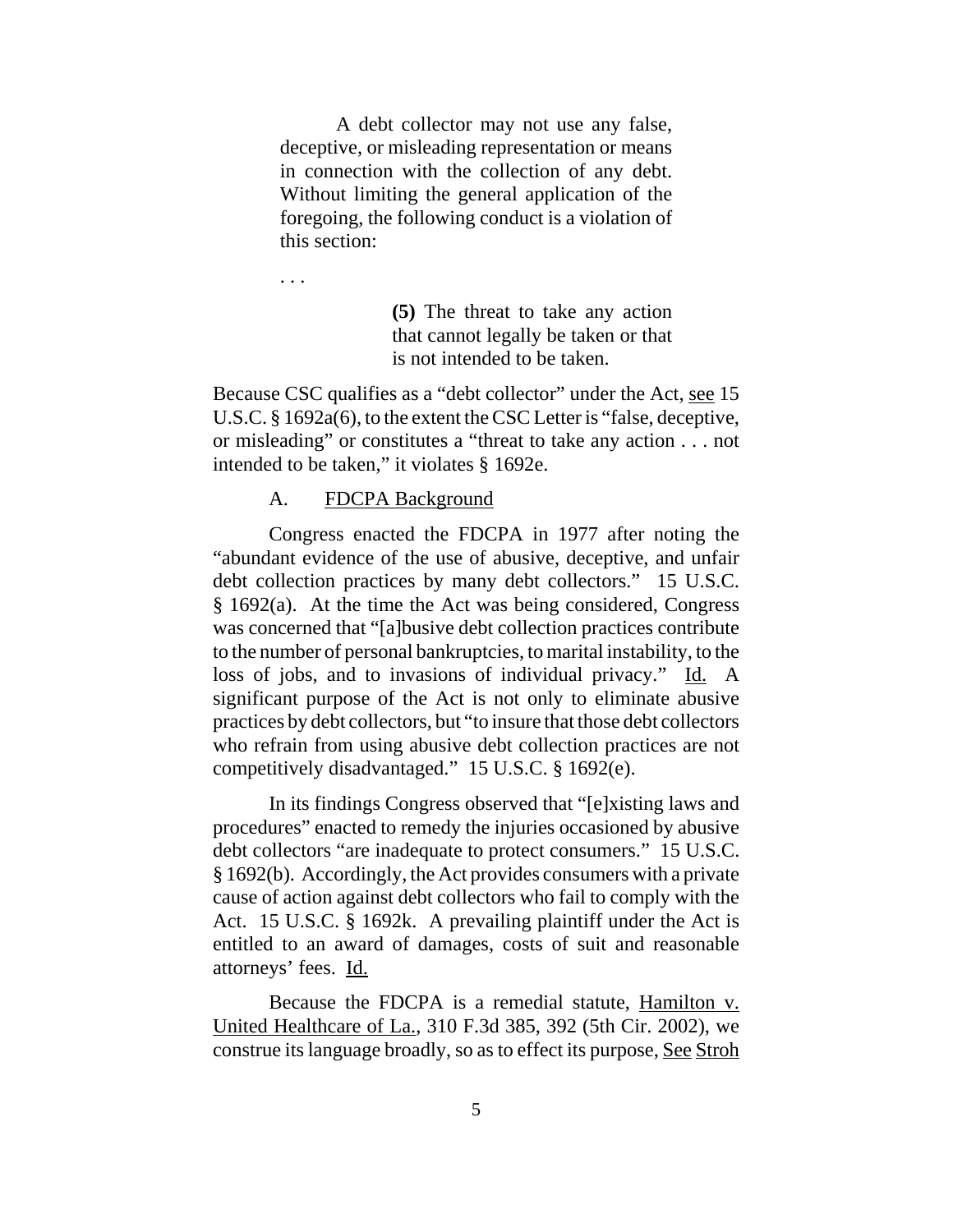v. Director, OWCP, 810 F.2d 61, 63 (3d Cir. 1987). Accordingly, in considering claims under another provision of the FDCPA, we have held that certain communications from lenders to debtors should be analyzed from the perspective of the "least sophisticated debtor." See Wilson v.Quadramed Corp., 225 F.3d 350, 354 (applying the perspective of the least sophisticated debtor to the notice provision of the Act, § 1692g) (citation omitted); Graziano v. Harrison, 950 F.2d 107, 111 (3d Cir. 1991) ("Statutory notice under the Act is to be interpreted from the perspective of the 'least sophisticated debtor.'").

Analyzing lender-debtor communications from this perspective is consistent with "basic consumer-protection principles." United States v. Nat'l Fin. Servs., 98 F.3d 131, 136 (4th Cir. 1996). As the Second Circuit has observed, "[t]he basic purpose of the least-sophisticated consumer standard is to ensure that the FDCPA protects all consumers, the gullible as well as the shrewd. This standard is consistent with the norms that courts have traditionally applied in consumer-protection law."<sup>1</sup> Clomon v. Jackson, 988 F.2d 1314, 1318 (2d Cir. 1993). That it may be obvious to specialists or the particularly sophisticated that a given statement is false or inaccurate does nothing to diminish that statement's "power to deceive others less experienced." Federal Trade Comm'n v. Standard Educ. Soc'y, 302 U.S. 112, 116 (1937). As Justice Black has observed, our laws "are made to protect the trusting as well as the suspicious," and this is particularly the case within the realm of consumer protection laws. Id. Bearing all of this in mind, we conclude that any lender-debtor communications potentially giving rise to claims under the FDCPA, such as the CSC Letter, should be analyzed from the perspective of the least sophisticated debtor.

<sup>&</sup>lt;sup>1</sup> For our purposes, "least sophisticated debtor" and "least sophisticated consumer" can be used interchangeably. Our analysis of the least sophisticated debtor/consumer standard focuses on the level of sophistication, rather than whether the purported debtor actually owes the debt claimed. See Graziano, 920 F.2d at 111 n.5 (noting the distinction in terminology, but ultimately deciding to employ "least sophisticated debtor" in a Third Circuit FDCPA case).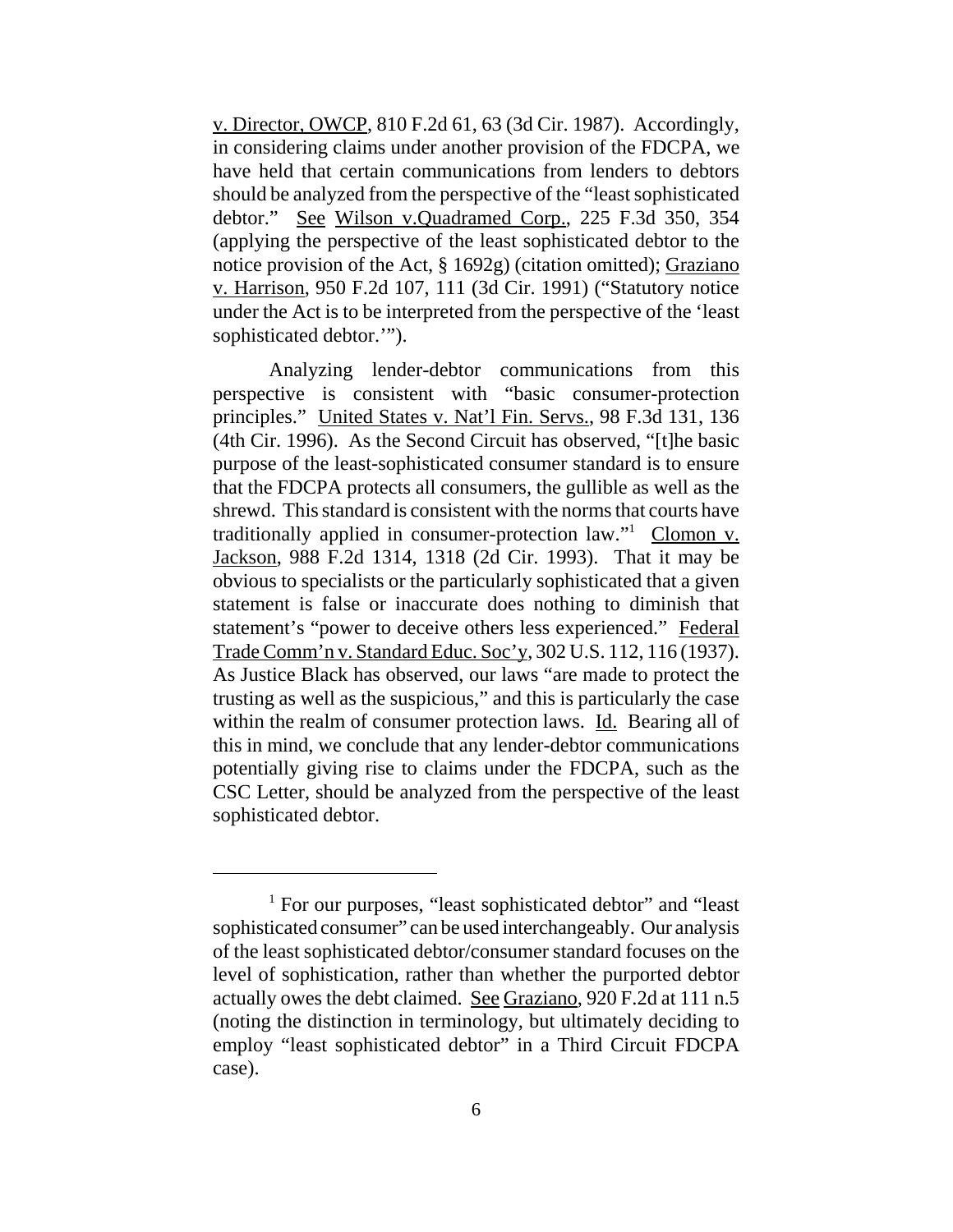The least sophisticated debtor standard requires more than "simply examining whether particular language would deceive or mislead a reasonable debtor" because a communication that would not deceive or mislead a reasonable debtor might still deceive or mislead the least sophisticated debtor. Quadramed, 225 F.3d at 354 (internal quotation marks and citation omitted). This lower standard comports with a basic purpose of the FDCPA: as previously stated, to protect "all consumers, the gullible as well as the shrewd," "the trusting as well as the suspicious," from abusive debt collection practices. However, while the least sophisticated debtor standard protects naive consumers, "it also prevents liability for bizarre or idiosyncratic interpretations of collection notices by preserving a quotient of reasonableness and presuming a basic level of understanding and willingness to read with care." Quadramed, 225 F.3d at 354-55 (internal quotation marks and citation omitted).<sup>2</sup>

# B. Applying the Least Sophisticated Debtor Standard to the CSC Letter

In its thorough analysis, the District Court determined that, even accepting all of Brown's factual allegations as true and

<sup>&</sup>lt;sup>2</sup> Other Courts of Appeals have also approached the adjudication of matters under the Act from the perspective of the least sophisticated debtor or consumer. See, e.g., Swanson v. Southern Or. Credit Serv., 869 F.2d 1222, 1226-30 (9th Cir. 1988) (adopting the least sophisticated debtor standard in a case relating to FDCPA claims under §§ 1692a, 1692c and 1692e); Bentley v. Great Lakes Collection Bureau, 6 F.3d 60, 62 (2d Cir. 1993) ("We apply an objective test based on the understanding of the 'least sophisticated consumer' in determining whether a collection letter violates section 1692e."); Smith v. Transworld Sys., 953 F.2d 1025, 1028-30 (6th Cir. 1992) (applying the least sophisticated consumer standard in a case relating to FDCPA claims under §§ 1692e and 1692g); Jeter v. Credit Bureau, 760 F.2d 1168, 1175 (11th Cir. 1985) (adopting the least sophisticated consumer standard in addressing FDCPA claims under the §§ 1692d and 1692e); Nat'l Fin. Servs., 98 F.3d at 135-36, 139 (citing with approval the district court's application of the least sophisticated consumer standard to a debtor's § 1692e claim).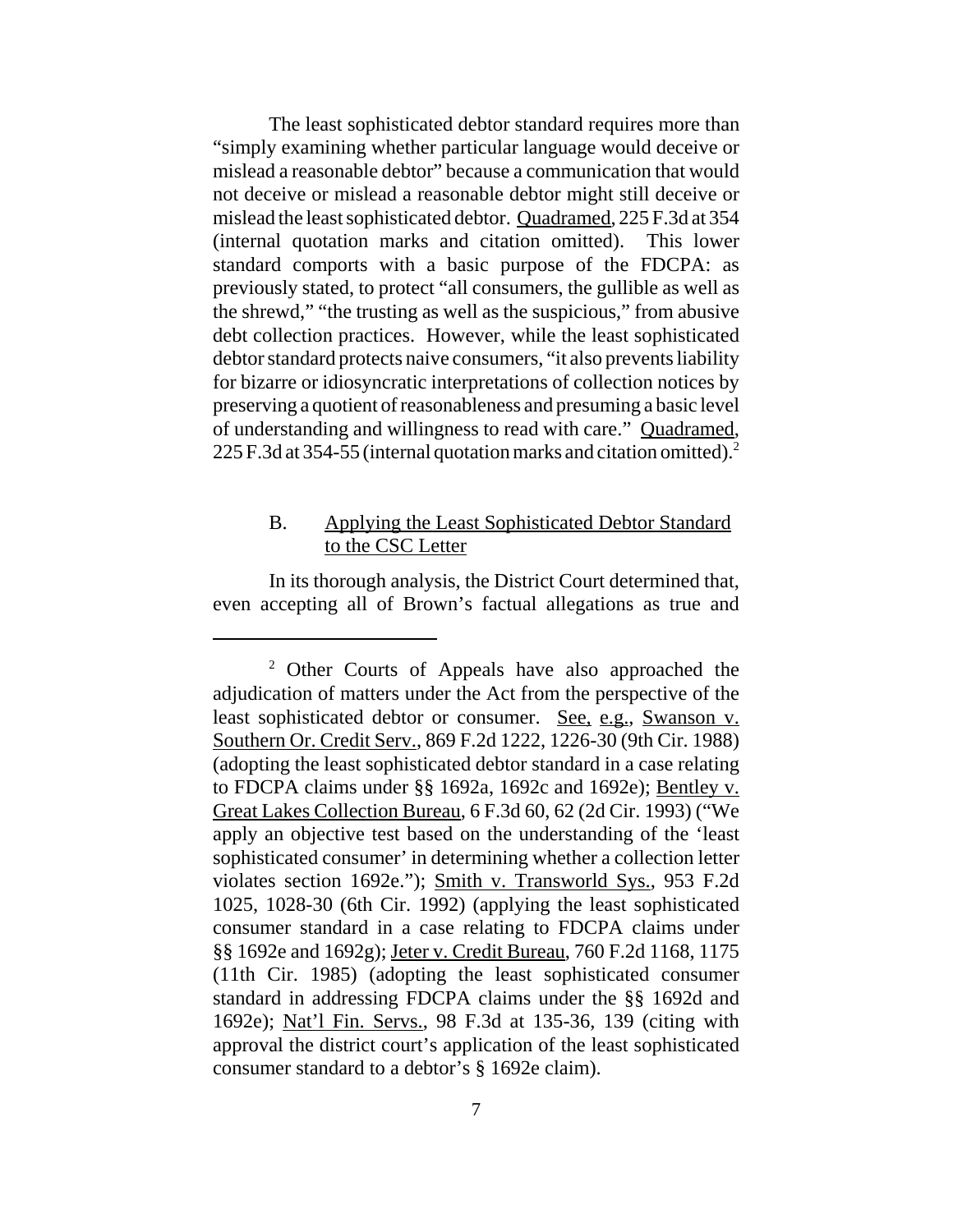drawing all reasonable inferences in her favor, no reasonable reading of her complaint could entitle her to relief. In reaching this conclusion, the District Court emphasized that the CSC Letter employed the conditional term "could" as opposed to the affirmative term "will."3 The District Court observed that the CSC Letter "neither states nor implies that legal action is imminent, only that it is possible." Brown v. Card Serv. Ctr., No. 05-cv-0498, 2005 U.S. Dist. LEXIS 12810, at \*23 (E.D. Pa. Jun. 27, 2005). As a result, the District Court concluded that the CSC Letter "poses no 'threat' pursuant to § 1692e(5), and because the letter simply advises plaintiff of options available to CSC, the letter is not 'false, deceptive, or misleading' under § 1692e, even if action were not intended to be taken." Id. The District Court found the CSC Letter in compliance with the FDCPA because it merely stated what CSC could do, if it so chose. The District Court drew a sharp contrast between the CSC Letter and debt-collection letters that other courts have held to be in violation of the Act because those letters made false claims about what debt collectors would do if a given debtor failed to respond. <u>See, e.g., Crossley v. Lieberman</u>, 868 F.2d 566, 567 (3d Cir. 1989) (finding an FDCPA violation where a letter falsely stated, "Unless I receive payment in full within one week from the date of this letter, I will be compelled to proceed with suit against you."). Though we express no opinion as to whether the language of the CSC Letter constitutes a "threat" under § 1692e(5), we believe that the facts as alleged in Brown's complaint, if proven, could render the CSC Letter a "deceptive" or "misleading" communication, in violation of § 1692e.

We disagree with the District Court because we conclude that it would be deceptive under the FDCPA for CSC to assert that it could take an action that it had no intention of taking and has never or very rarely taken before. The CSC Letter highlights two possible outcomes for debtors failing to respond within five days: the commencement of a lawsuit or the referral of the debt to CSC's attorney. In her complaint, Brown alleges that CSC never intended

<sup>&</sup>lt;sup>3</sup> For example, the CSC Letter states, "[r]efusal to cooperate could result in a legal suit being filed for collection of the account" and "Failure on your part to cooperate could result in our forwarding this account to our attorney with directions to continue collection efforts" (emphases added).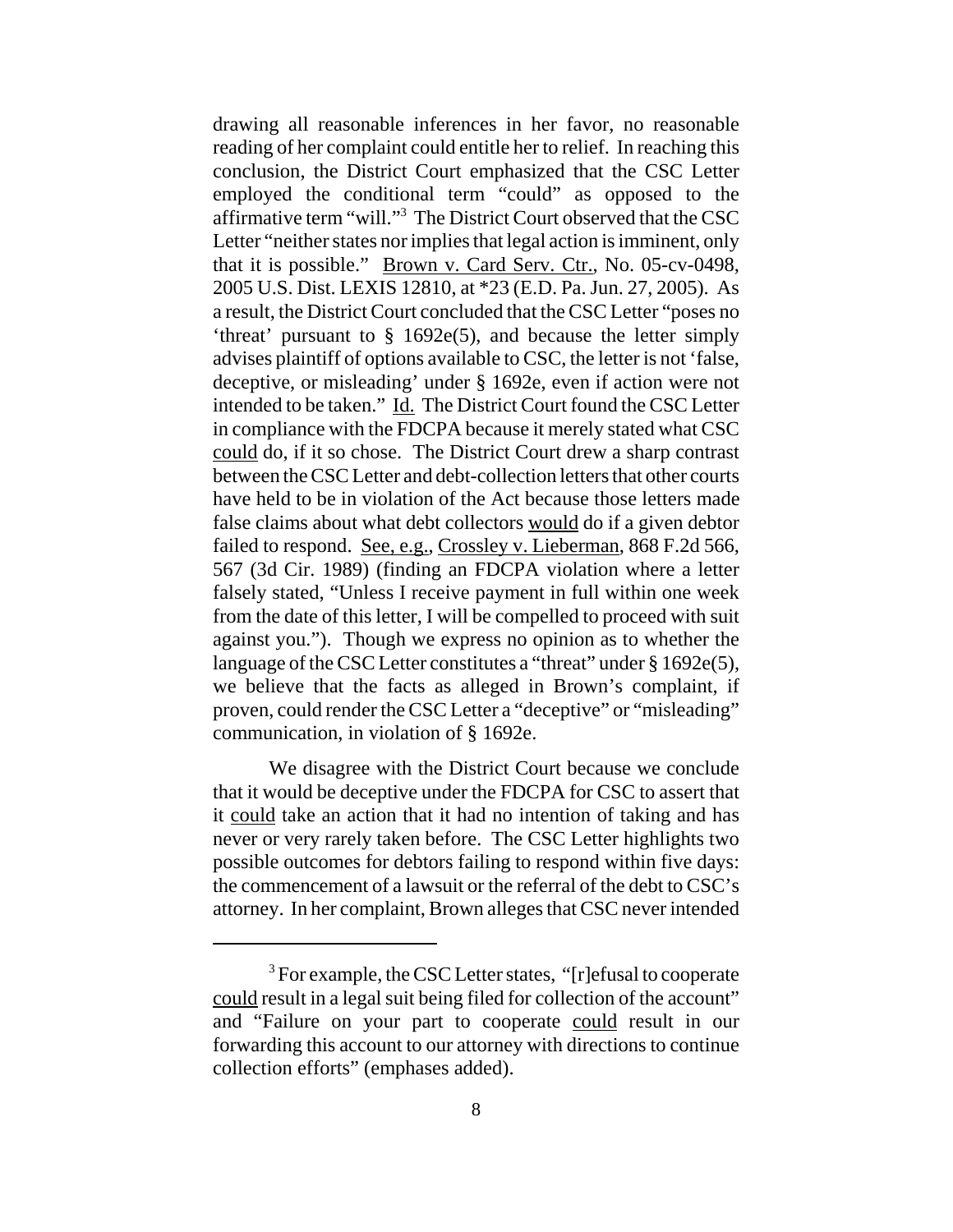to file a suit against her for collection, never had any intention of referring her case to its attorney, and that as a matter of course, CSC does not "refer class member's [sic] alleged debts to their attorney for prosecution, but only refer[s] the alleged debt(s) to another collection agency." (Amend Compl. ¶ 17) In light of these allegations, Brown has stated a claim under § 1692e upon which relief can be granted.

Upon reading the CSC Letter, the least sophisticated debtor might get the impression that litigation or referral to a CSC lawyer would be imminent if he or she did not respond within five days. We do not believe that such a reading would be "bizarre or idiosyncratic," see Quadramed, 225 F.3d 354, and we thus conclude that further proceedings are warranted to determine if such a reading is "reasonable" in light of the facts of this case. A debt collection letter is deceptive where "it can be reasonably read to have two or more different meanings, one of which is inaccurate." Id. (citation omitted). If Brown can prove, after discovery that CSC seldom litigated or referred debts such as Brown's and those of the putative class members to an attorney, a jury could conclude that the CSC Letter was deceptive or misleading vis-à-vis the least sophisticated debtor.

The Federal Trade Commission's commentary (the "FTC Commentary") to the FDCPA further supports this conclusion. The FTC Commentary observes that a debt collector "may state that a certain action is possible, if it is true that such action is legal and is frequently taken by the collector or creditor with respect to similar debts," but where the debt collector "has reason to know there are facts that make the action unlikely in the particular case, a statement that the action was possible would be misleading." 53 Fed. Reg. 50097, 50106 (1988). In other words, were it proven that the CSC had reason to know that the legal action described in its letter to Brown was unlikely, its statement in the CSC Letter that it was possible could be deemed misleading. In this sense, the facts alleged by Brown fall squarely within the scope of the behavior proscribed by the FTC language. Though the FTC Commentary does not have the force of law and is "not entitled to deference in FDCPA cases except perhaps to the extent [its] logic is persuasive," Dutton v. Wolpoff & Abramson, 5 F.3d 649, 654 (3d